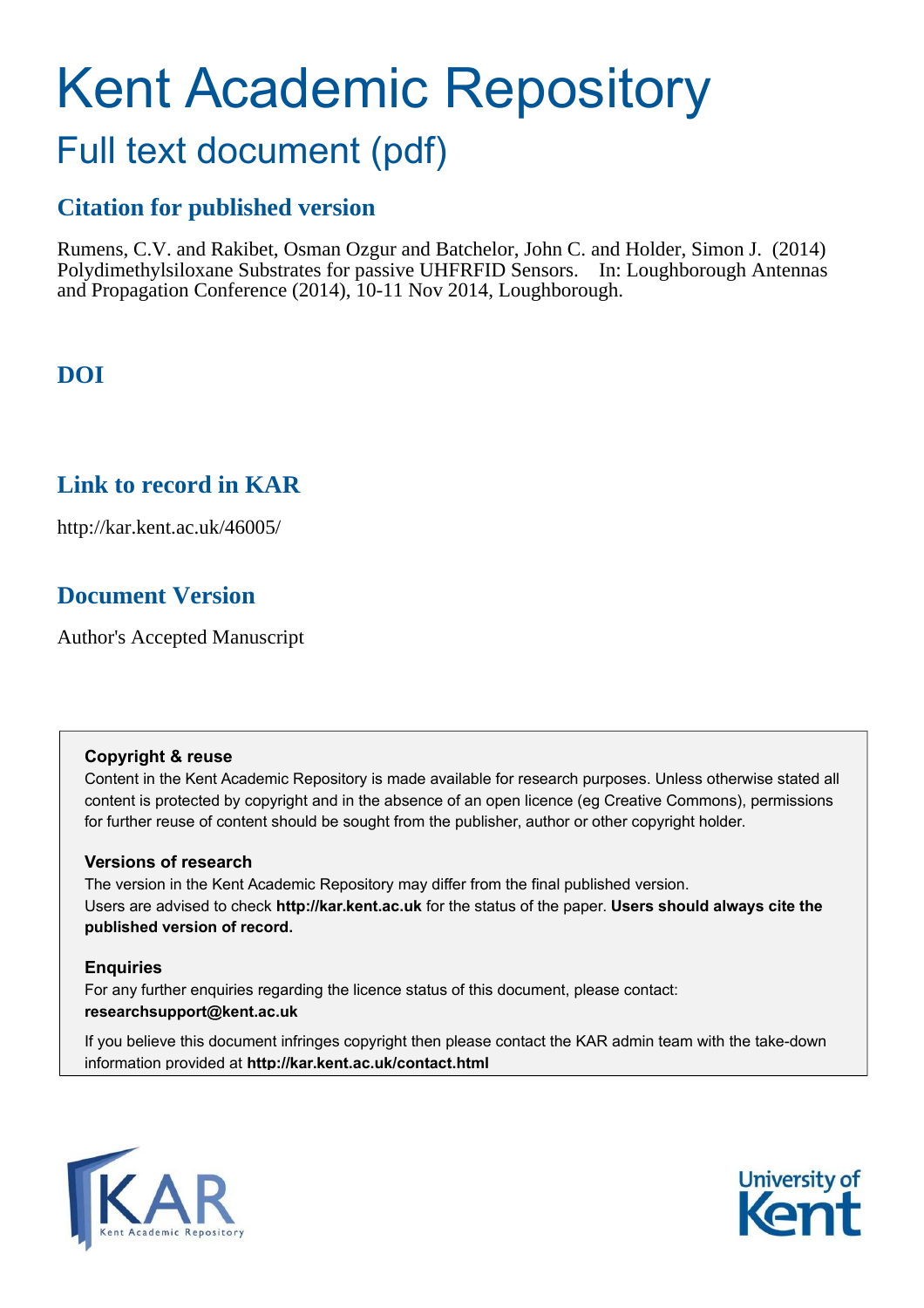## *Polydimethylsiloxane Substrates for passive UHF-RFID Sensors*

Christina Rumens,<sup>a</sup> Osman Rakibet,<sup>b</sup> John Batchelor<sup>b</sup> and Simon Holder<sup>a</sup> a Functional Materials Group, School of Physical Sciences <sup>b</sup>School of Engineering and Digital Arts University of Kent cr491@kent.ac.uk

*Abstract***ó PDMS has previously shown to be a suitable substrate for UHF-RFID strain sensor tags due to their elastomer characteristics. However, PDMS has further properties such as polymer swelling which could be utilized in gas sensing. Macroporous PDMS sponges have been proposed as suitable substrates for passive gas sensors. Porous sponges were fabricated using sugar templates and their absorption capacity was investigated along with standard PDMS elastomers. Possible applications could include food package and air quality monitoring.** 

Keywords–Sensors, radio frequency identification (RFID), *polydimethysiloxane (PDMS)* 

### I. INTRODUCTION

Passive UHF-RFID (Ultra High Frequency-Radio Frequency Identification) sensing is desirable as it provides a low cost, energy efficient, lightweight and wireless device. Substrates for UH-RFID sensors vary in shape, size, properties and materials. The choice of substrates for UH-RFID sensors depends highly on the application. For example, we have previously described an epidermal passive strain sensor, composed of a flexible antenna (silver LycraÆ) mounted onto a stretchable barium titanate loaded PDMS elastomer for assisted living applications (Fig. 1) [1]. PDMS elastomers are highly elastic, inexpensive, properties such as permittivity can be easily altered by ceramic loading and the curing process allows antenna self-adhesion. The PDMS substrate also prevents tag mismatching when placed upon the skin.





Most recently, we have demonstrated ultra-thin (200µm thickness) PDMS-barium titanate films with good antenna adhesion, allowing for a more wearable UH-RFID strain sensor. A thin film is desirable as these sensors are proposed to offer control of a powered wheelchair through muscle twitches in the face and neck of paraplegic patients.

Variations in the electrical properties of substrates when exposed to different analytes can be exploited as a sensing method. Many gas sensors are based on this method. Gas sensors have a wide range of applications in the automotive, medical and commercial industries. The sensing method stated above has previously utilized metal oxide semiconductors, conducting polymers, non-conducting polymers, carbon nanotubes [2] and moisture absorbing materials. In this research, absorbing materials are proposed for investigation to establish how their volume increase associated with absorption can be applied to passive gas sensing. PDMS (polydimethylsiloxane) showed good promise because of its flexibility, non-toxic nature and swelling ability [3]. Another advantage of PDMS is the ability to tailor surface properties through surface modification. PDMS sponges were chosen as the ideal candidate as they have a porous structure combined with a swellable skeleton. Porous PDMS materials have been previously prepared using sugar, self-assembled colloidal microspheres and emulsion droplets [4]. In this case macroporous PDMS sponges were fabricated using a casting process [5] where sugar templates were used.

### II. SUBSTRATE FORMULATION

### *Synthesis of PDMS elastomers and sponges*

PDMS standard elastomers and sponges were formed using viscous liquid PDMS, liquid cross-linker and a catalyst. In this case the PDMS sponges and elastomers were synthesised using a Sn (II) catalyzed condensation reaction. The sugar templates and PDMS standard elastomers were formed in PTFE square molds (length  $= 2cm$ , width  $= 2cm$ , height  $= 0.2cm$ ).

*Standard PDMS elastomer*: Silanol-terminated PDMS, tetraethyl orthosilicate (cross-linker) and tin (II) 2 ethylhexanoate (catalyst) was poured into six PTFE square molds. The elastomer was allowed to cure at room temperature for 2 hours and placed in a 60°C oven overnight.